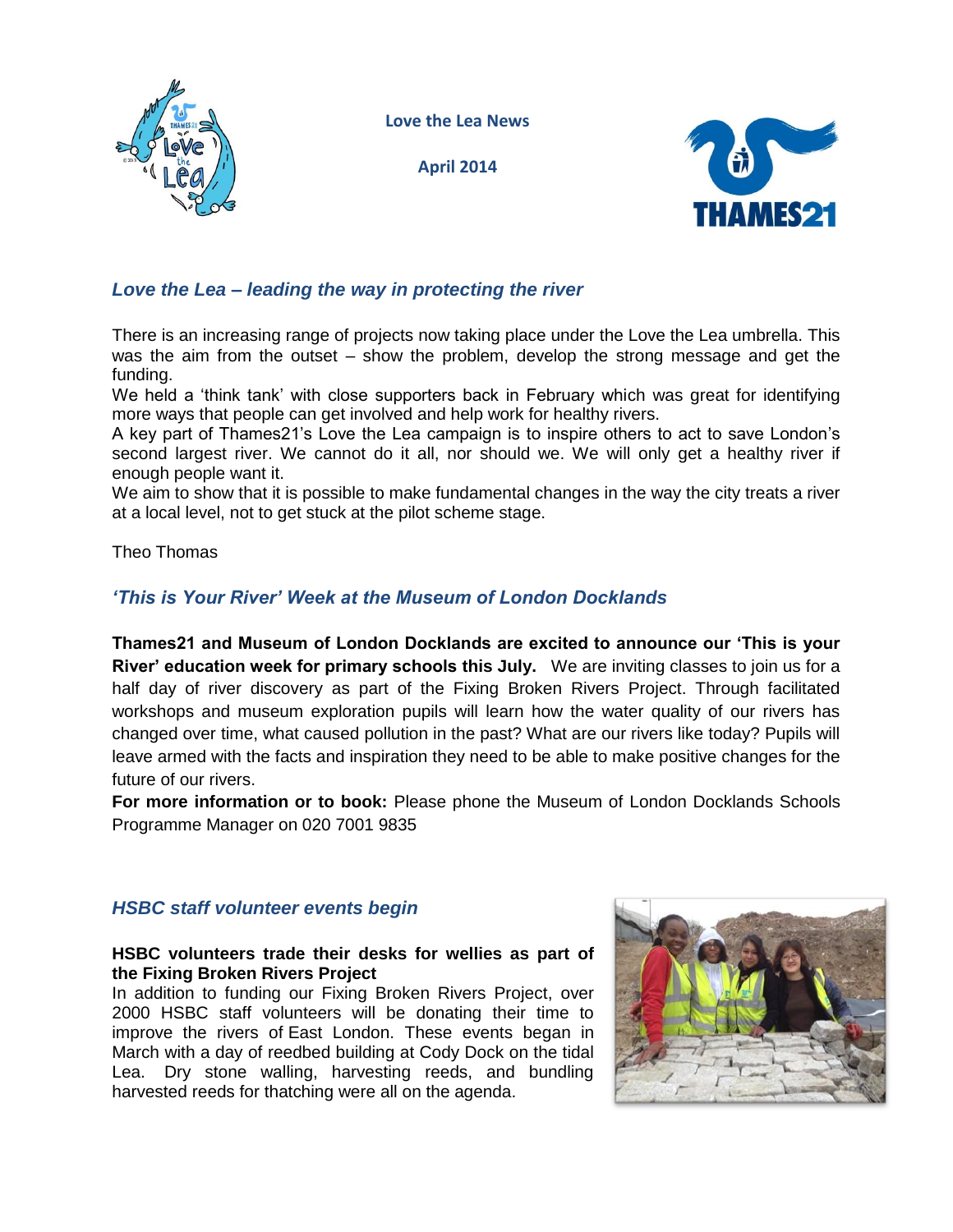Future events include installing a boom to protect the Three Mills reedbed and re-vegetating the Tottenham floating islands.

### *A rain garden for Haringey*

**The first rain garden as part of Love the Lea's Fixing Broken Rivers project will be installed in partnership with the London Borough of Haringey over the next few months.** The Boyton Road Rain Garden will be taking run-off from the road and allow it to soak naturally into the ground- reducing flood risk and protecting our rivers.

## *Eel Monitoring at Bow*

**We're teaming up with the Zoological Society of London again this year to monitor the migration of eels into the Thames catchment.** Monitoring runs from April to September and we need volunteers to check the eel trap, count and measure the eels and then upload the data onto the ZSL website. There is a free training session later this month. To join in or for more information, contact Aimee [aimee.felus@thames21.org.uk](mailto:aimee.felus@thames21.org.uk)

#### *Monitoring the Moselle*

**Water quality data from the last three months shows why we need Love the Lea.** Our interns Elle and Jamie have been regularly testing the water quality of the Moselle River from the source at Queens Wood, Lordship Lane and also at Markfield Park before the Moselle joins the Lea. Their data so far is showing that the source of the river is in a healthy state. However the picture their data paints is much grimmer the closer the Moselle gets to the Lea. Levels of dissolved oxygen consistently decrease as you go downstream which correlates to an increase in ammonia, while the presence of copper and zinc increases. Elle and Jamie are continuing to monitor the Moselle, stay tuned for future updates.



## *Glenbrook and Grovelands SuDS underway*

**After a long time of planning work will soon be underway to create the water cleansing Sustainable Drainage Systems (SuDS) at Grovelands Park and the Glenbrook.** These SuDS will intercept dirty water from surrounding streets and divert it into wetlands for cleaning. Work will commence at the Glenbrook on  $6<sup>th</sup>$  May, and Grovelands Park SuDS will be in place over the coming weeks. Following the creation of the wetland basins there will have volunteer events to plant them with species that